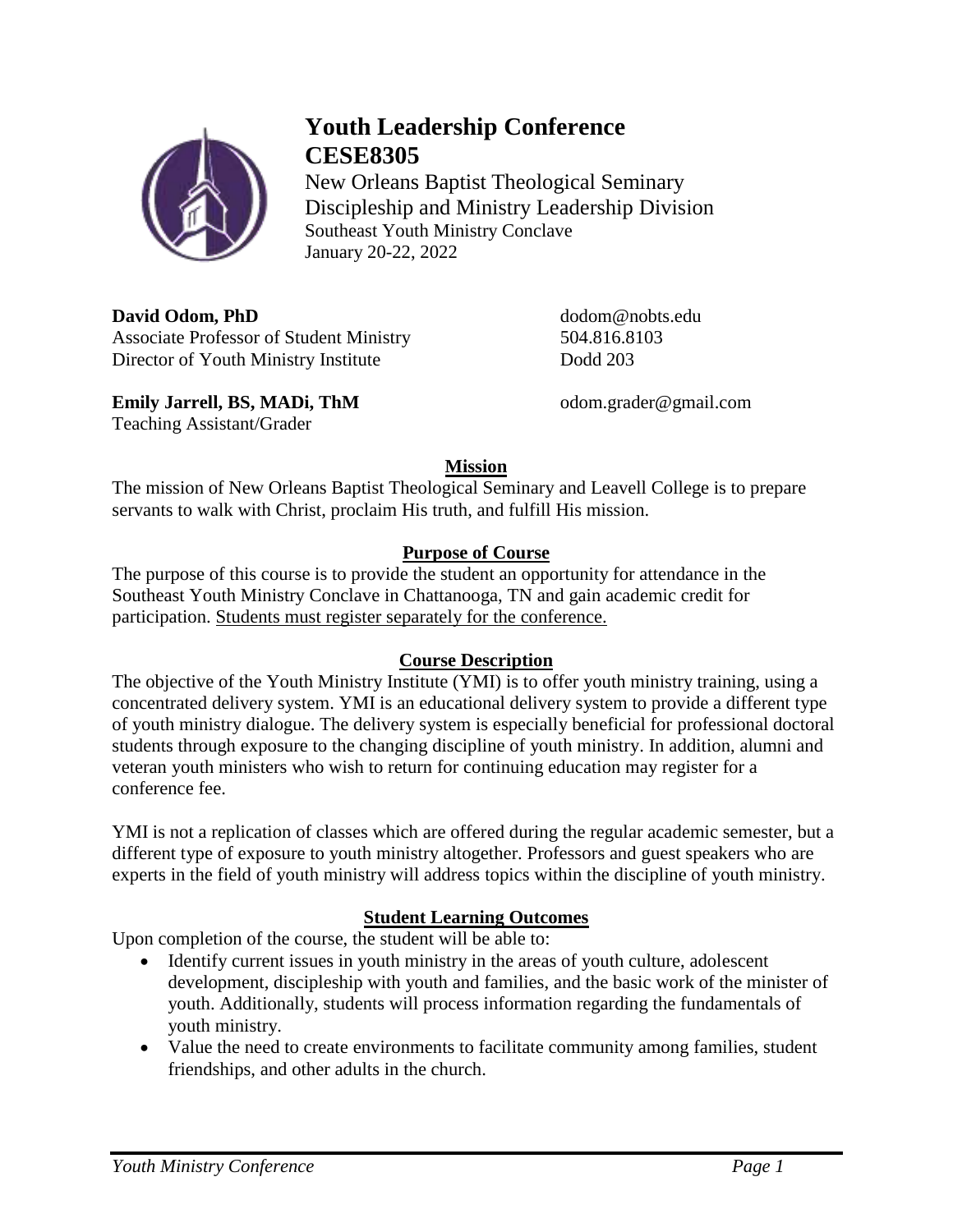• Develop skills and strategies to encourage relationships within the church to create environments where families, youth ministry, and friendships may synergize to facilitate discipleship and faith maturity among the youth in a community of faith.

### **Required Readings**

- Kinnaman, David, and Mark Matlock. *Faith for Exiles: 5 Ways for a New Generation to Follow Jesus in Digital Babylon*. Grand Rapids, MI: Baker Publishing, 2019.
- Ross, Richard. *Youth Ministry that Lasts a Lifetime*. Fort Worth, TX: Seminary Hill Press, 2017. (order online at: https://seminaryhillpress.com/product/youth-ministry-that-lasts-alifetime/)
- Powell, Kara, and Steven Argue. *Growing With: Every Parent's Guide to Helping Teenagers and Young Adults Thrive in the Faith, Family, and Future.* Grand Rapids: Baker Academic, 2019.

Prior to conference, students must read the first book, *Faith for Exiles*. Students will meet for dinner or other break times to discuss the text.

#### **Course Teaching Methodology**

The course will involve the following methodologies: reading assignments, written book reviews, Youth Ministry Conclave session summaries, and a research paper. The primary methodology will be conference session attendance and discussion, supplemented by individual research and writing, guided by the professor.

### **Assignments and Evaluation Criteria**

#### **Pre-Conference Assignments**

#### **1. Reading Report (10%)**

*Faith for Exiles: 5 Ways for a New Generation to Follow Jesus in Digital Babylon* by David Kinnaman and Mark Matlock.

Write a 1-page (double-spaced) summary of the basic themes of the book and one application to youth ministry. Students will refer to this summary at the dinner meeting on the first day of the conference.

**Email professor before midnight on Thursday, January 20, 2022.**

#### **During the Conference**

#### **2. Attend Conference Sessions (20%)**

Students are required to attend all conference sessions. Attendance at conference sessions serves as class time for the course.

#### **After the Conference**

### **3. Session Summaries (20%)**

Students will write one-page, double-spaced summaries of all sessions from the *Youth Ministry Conclave.* Submit one document with all session summaries on Blackboard. **Due before midnight on Sunday, February 13, 2022.**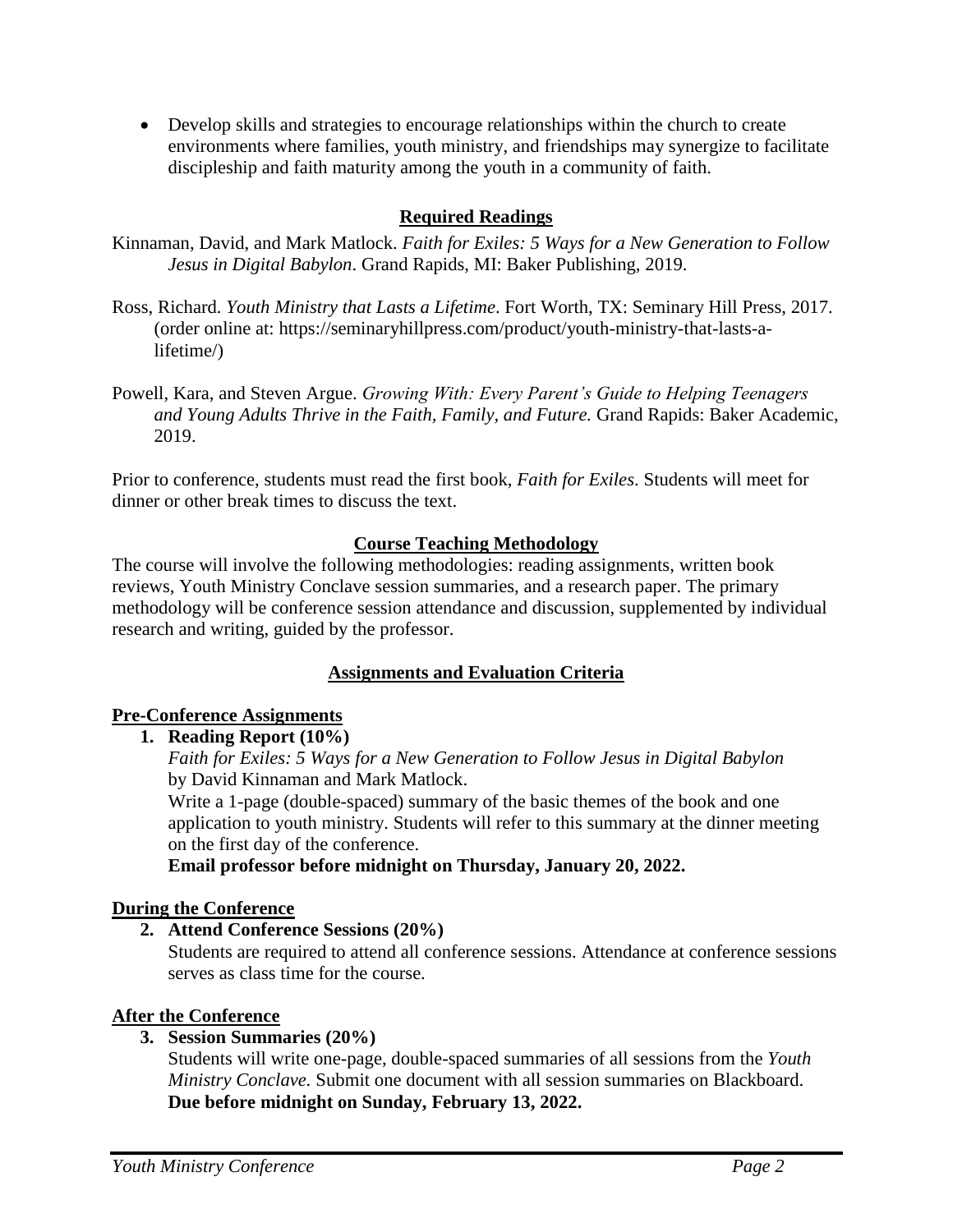### **4. Critical Book Reviews (20%)**

Write a review (5-6 pages each) of all three of the required reading textbooks. Each review should include the following:

- a) Identify the author's purpose for writing. Was he able to communicate his purpose?
- b) Provide a brief overview of the key ideas from the text (about 3 pages).
- c) Evaluate the strengths and weaknesses of the book. Note: Strengths and weaknesses are not likes or dislikes, but an academic evaluation that should be supported by the course texts or content (about 2 pages).
- d) Answer the question, "Did the book help your understanding of youth culture or youth ministry?" If so, how did it help? If not, why not?

Student should refer to the Blackboard document, "How to Prepare a Critical Book Review." **Submit all three reviews as one document to Blackboard before midnight on Sunday, February 27, 2022.**

#### **5. Synthesis Paper (30%)**

Based on the textbook readings and what you learned at the conference, write a 10-12 page paper describing your youth ministry strategy/philosophy and a one-year ministry plan for a local church. The document should include youth cultural information, bible study topics, ministry to parents, and your plan for training adult volunteers. The oneyear plan should include weekly meetings and special events, as well as a summary of teaching content. **Submit document on Blackboard before midnight on Sunday, March 27, 2022.**

#### **Evaluation of Grade**

The student's grade will be computed as follows:

| <b>Reading Report</b>             | 10%  |
|-----------------------------------|------|
| <b>Attend Conference Sessions</b> | 20%  |
| <b>Session Summaries</b>          | 20%  |
| <b>Critical Book Review</b>       | 20%  |
| <b>Synthesis Paper</b>            | 30%  |
|                                   | 100% |

## **Course Policies**

**Academic Honesty Policy:** All graduate and undergraduate NOBTS students, whether oncampus, internet, or extension center students, are expected to adhere to the highest Christian standard of honesty and integrity when completing academic assignments for all courses in every delivery system format. The Bible provides our standard for academic integrity and honesty. This standard applies whether a student is taking tests, quizzes, exams, writing papers, completing Discussion Boards, or any other course requirement.

**Assignment Formatting:** Unless otherwise noted, all assignments are to be created in Turabian format. All written assignments must be Word documents, written in third person unless otherwise instructed, and created in 12 pt. Times New Roman font. PDFs will not be accepted.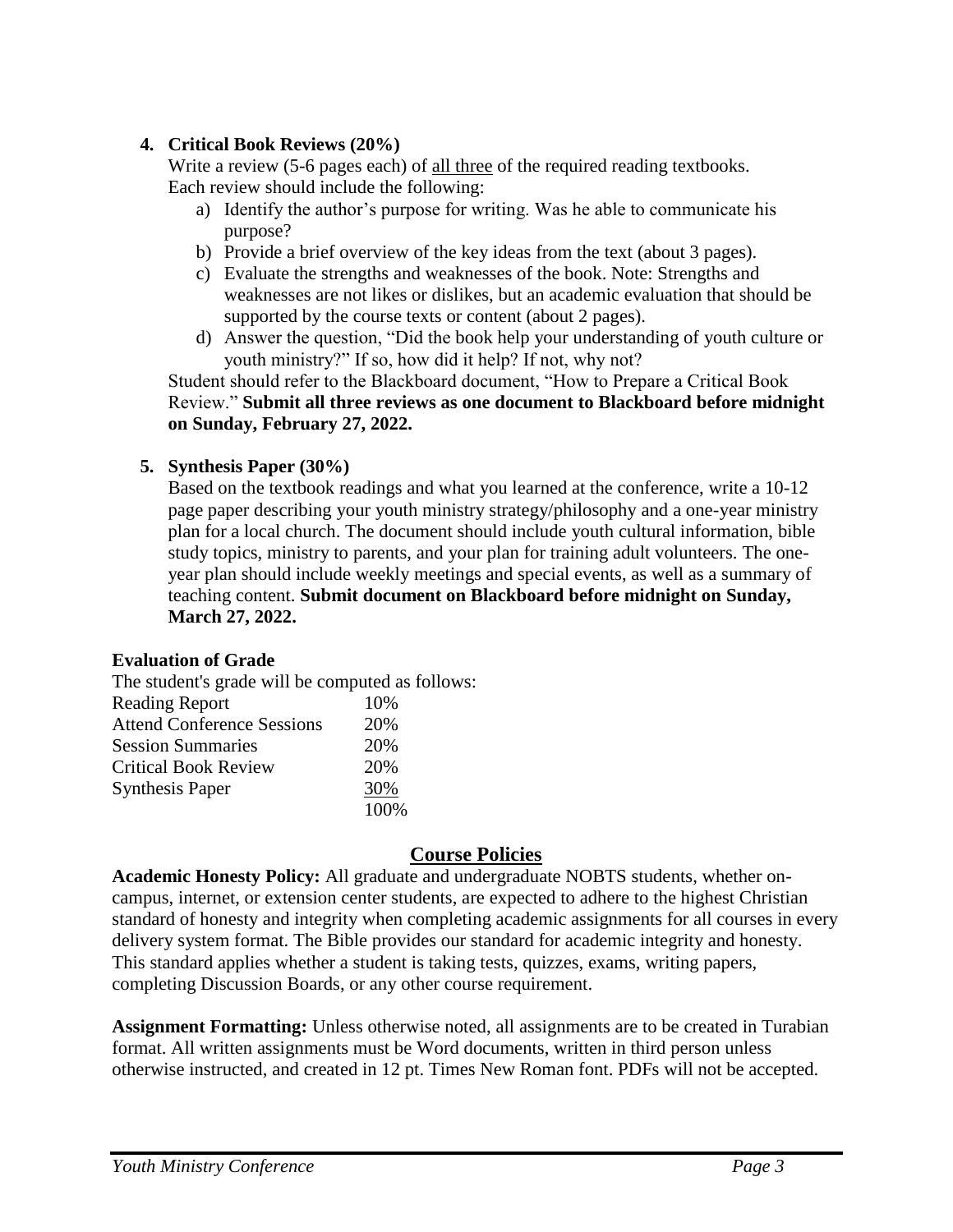**Assignment Submission:** All assignments are to be submitted to Blackboard by 11:59 p.m. of the due date unless otherwise indicated. Do not send files as attachments via email to the professor. For technical reasons, this mode of file transmission is extremely inefficient.

**Grading Scale:** Your final grade will be based on your total accumulation of points as indicated under the *Assignments and Evaluation Criteria* section of this syllabus according to the grading scale in the NOBTS 2013-2014 catalog.

A 93-100 B 85-92 C 77-84 D 70-76 F 69 and below

**Late Assignments:** All work is due on the assigned date and time in the syllabus. Late assignments will be penalized five points for each day the assignment is late. Assignments will not be accepted two weeks past the due date.

**Netiquette: Appropriate Online Behavior:** Each student is expected to demonstrate appropriate Christian behavior when working online. The student is expected to interact with other students in a fashion that will promote learning and respect for the opinions of others in the course. A spirit of Christian charity is expected at all times in the online environment.

**Plagiarism:** A high standard of personal integrity is expected of all students. Copying another person's work, submitting downloaded material without proper references, submitting material without properly citing the source, submitting the same material for credit in more than one course, and other such forms of dishonesty are strictly forbidden. *Although anything cited in three sources is considered public domain, we require that all sources be cited.* Any infraction will result in failing the course. Any infraction will be reported to the Dean of Students for further action.

**Recording Policy:** Recordings of class, including any audio and/or video recordings, regardless of the media or format, and regardless of the intended or actual use, are not permitted without prior written permission of the professor. The class will be notified in advance should any such recording be approved. This policy is intended to protect the privacy of the students.

**Revision of the Syllabus:** The course syllabus is not a legal contract. Any syllabus revision will be preceded by a reasonable notice to students. The standards and requirements set forth in this syllabus may be modified at any time by the professor. Notice of such changes will be by announcement in class or by email notice.

**Withdrawal from the Course:** The administration has set deadlines for withdrawal. These dates and times are published in the academic calendar. Administration procedures must be followed. You are responsible to handle withdrawal requirements. A professor can't issue a withdrawal. You must do the proper paperwork to ensure that you will not receive a final grade of "F" in the course if you choose not to attend once you are enrolled.

# **Additional Information**

**Blackboard and SelfServe Information:** You are responsible for maintaining current information regarding contact information on Blackboard and SelfServe. The professor will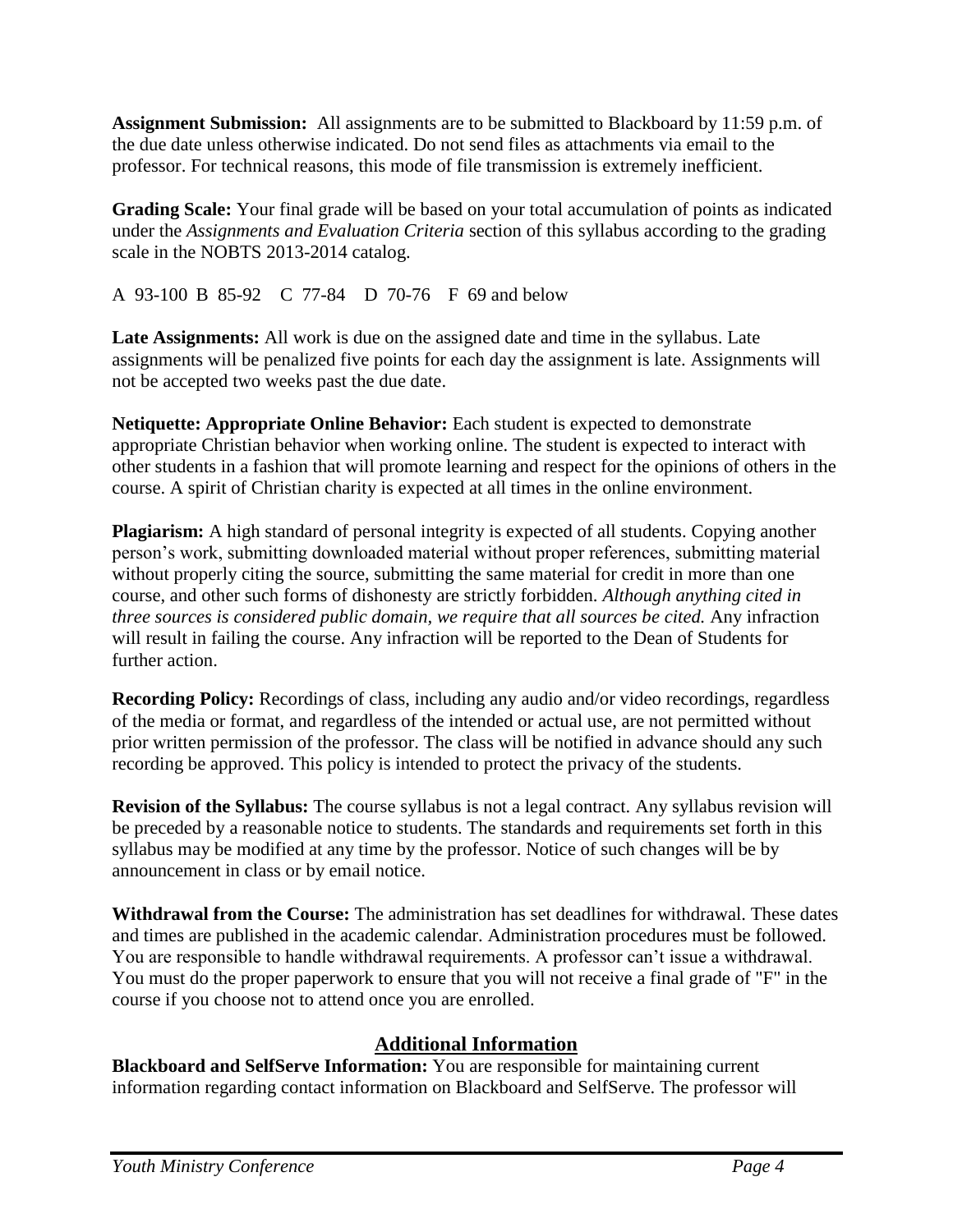utilize both to communicate with the class. Blackboard and SelfServe do not share information so you must update each. Assignment grades will be posted to Blackboard.

**Correspondence with the Professor**: Every effort is made to respond to emails and phone calls within 24-48 hours, excluding weekends. Please feel free to contact the professor(s) with any question you may have regarding this course.

**Help for Writing Papers at "The Write Stuff":** This is the official NOBTS Writing Center online help site for writing academic papers and essays.

<http://www.nobts.edu/writing/default.html> You will discover writing guides, tips, and valuable information to help you become a better writer. Go here for Turabian and APA style helps and guidelines. You will also find language fonts for Greek and Hebrew.

**Hurricane/Severe Weather Evacuation:** In the event of a hurricane or other emergency, go to the seminary web site for information: www.nobts.edu. See Blackboard for any announcements that may be posted. You should ensure your email address is updated on Blackboard. For up-to-date weather information stay tuned to:

- WBSN FM-89.1
- WWL Channel 4
- WWL AM-870
- www.nobts.edu

Mandatory Evacuation: Hurricane season lasts from June 1 to November 30. If the Mayor or the President of NOBTS recommends that you leave the city, then do so. If a mandatory evacuation is called everyone except emergency personnel must leave. Staying on campus is not an option. See the *Student Handbook* for further information regarding hurricane preparedness, evacuation, and shelter.

**NOBTS Emergency Text Messaging Service:** Once you have established a SelfServe account you may sign up for the NOBTS emergency text messaging service by going to <http://nobts.edu/NOBTSEmergencyTextMessage.html> .

**Office Hours:** Please contact the professor via email.

**Special Needs:** If you need an accommodation for any type of disability, please set up a time to meet with the professor(s) to discuss any modifications you may need that are able to be provided.

### **Selected Bibliography**

Borgman, Dean. *Foundations for Youth Ministry: Theological Engagement with Teen Life and Culture*. Grand Rapids, MI: Baker Publishing, 2013.

Black, Wesley. *An Introduction to Youth Ministry*. Nashville, TN: B&H, 1998.

- Cannister, Mark. *Teenagers Matter: Making Student Ministry a Priority in the Church*. Edited by Chap Clark. Grand Rapids, MI: Baker Publishing, 2013.
- Candy, Jim, Brad M. Griffin, and Kara Powell. *Can I Ask That?* Pasadena, CA: Fuller Youth Institute, 2014.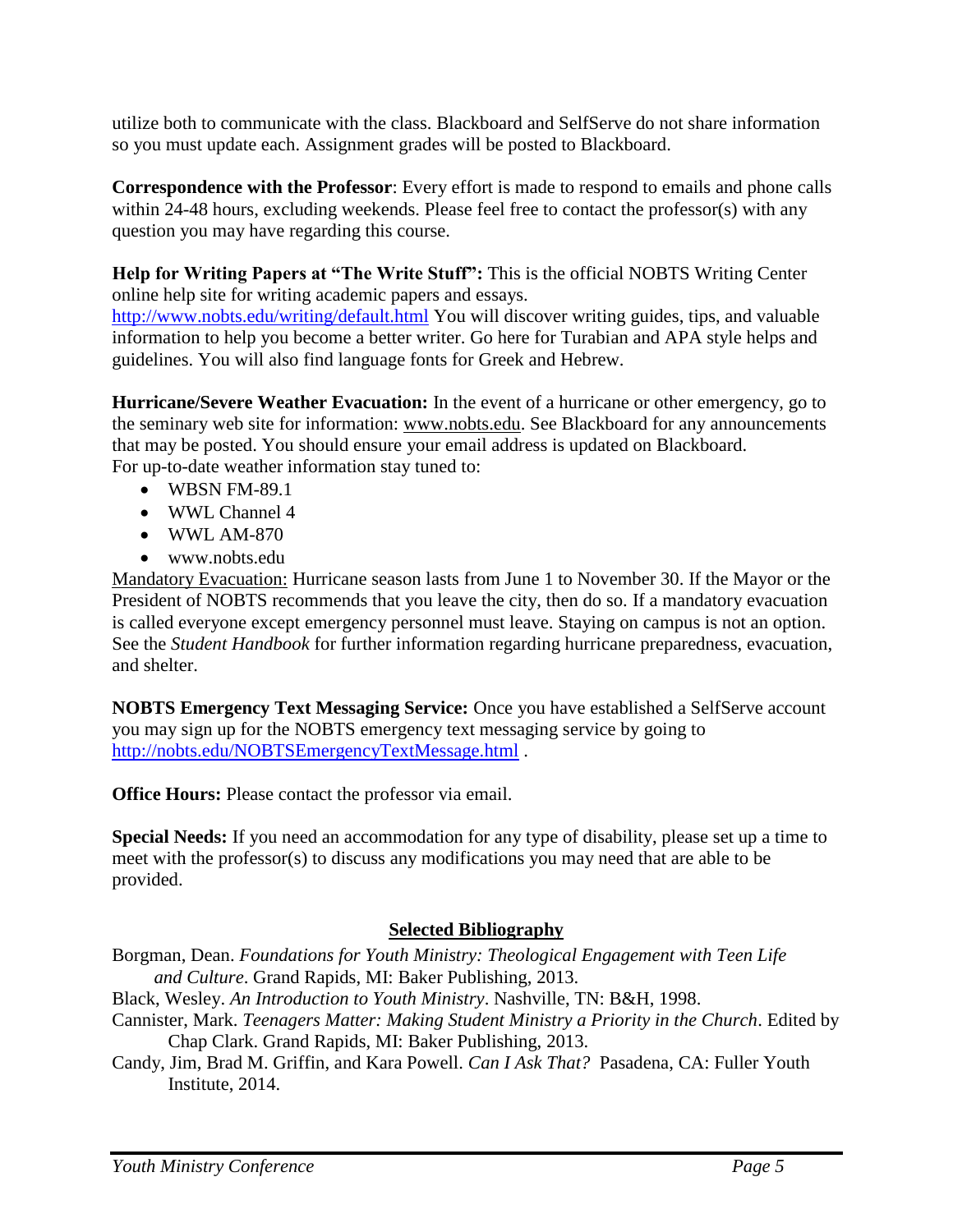- Clark, Chap, ed. *Adoptive Youth Ministry: Integrating Emerging Generations into the family of Faith*. Grand Rapids, MI: Baker Publishing, 2016.
- Crouch, Andy. *The Tech-Wise Family: Everyday Steps for Putting Technology in Its Proper Place*. Grand Rapids, MI: Baker Publishing, 2017.
- Dean, Kenda Creasy. *Almost Christian: What the Faith of Our Teenagers is Telling the American Church*. New York, NY: Oxford University Press, 2010.
- DeVries, Mark. *Family-Based Youth Ministry*. 2nd ed. Downers Grove, IL: InterVarsity Press, 2004.
	- ———. *Sustainable Youth Ministry: Why Most Youth Ministry Doesn't Last and What Your Church Can Do About It*. Downers Grove, IL: InterVarsity Press, 2008.
- DeVries, Mark and Jeff Dunn-Rankin. *The Indispensable Youth Pastor: Land, Love, and Lock in Your Youth Ministry Dream Job*. Loveland, CO: Group/Simply Youth Ministry, 2011.
- Dean, Kenda Creasy. *Almost Christian: What the Faith of Our Teenagers is Telling the American Church*. New York: Oxford University Press, 2010.
- Dunn, Richard. *Shaping the Spiritual Life of Students: A Guide for Youth Workers, Pastors, Teachers and Campus Ministers*. Downers Grove, IL: InterVarsity Press, 2001.
- Dunn, Richard and Mark Senter. *Reaching a Generation for Christ*. Chicago: Moody Press, 1997.
- Erwin, Pamela. *A Critical Approach to Youth Culture: Its Influence and Implications for Ministry*. Grand Rapids, MI: Zondervan, 2010.
- Fields, Doug. *Purpose Driven Youth Ministry*. Grand Rapids, MI: Zondervan Youth Specialties, 1998.
- \_\_\_\_\_. *Your First Two Years in Youth Ministry*. Grand Rapids, MI: Zondervan/Youth Specialties, 2002.
- Grassel, Rich. *Help! I'm a Small Church Youth Worker!* Grand Rapids, MI: Zondervan/Youth Specialties, 2002.
- Kageler, Len. *Youth Ministry in a Multifaith Society: Forming Christian Identity Among Skeptics, Syncretists and Sincere Believers of Other Faiths*. Downers Grove, IL: InterVarsity Press, 2014.
- Lawrence, Rick. *Jesus Centered Youth Ministry: Moving from Jesus-Plus to Jesus-Only*. Loveland, CO: Group/Simply Youth Ministry, 2014.
- McDowell, Sean. *Apologetics for a New Generation*. Eugene, OR: Harvest House Publishers, 2009.
- Patty, Steven and Steve Keels, eds. *Impact: Student Ministry that Will Transform a Generation*. Nashville, TN: Broadman & Holman, 2005.
- Pelt, Rich Van and Jim Hancock. *The Youth Worker's Guide to Helping Teenagers in Crisis*. Grand Rapids, MI: Zondervan/Youth Specialties, 2005.
- Reid, Alvin. *Raising the Bar: Ministry to Youth in the New Millennium*. Grand Rapids, MI: Kregel Publications, 2004.
- Robbins, Duffy. *Building a Youth Ministry that Builds Disciples*. Grand Rapids, MI: Youth Specialties/Zondervan Publishing, 2011.
- Senter, Mark. *When God Shows Up: A History of Protestant Youth Ministry in America*. Edited by Chap Clark. Grand Rapids, MI: Baker Publishing, 2010.
- Smith, Christian and Melinda Lundquist Denton. *Soul Searching: The Religious and Spiritual Lives of American Teenagers*. New York, NY: Oxford University Press, 2005.
- Wright, Steve with Chris Graves. *reThink*. InQuest Ministries, 2007.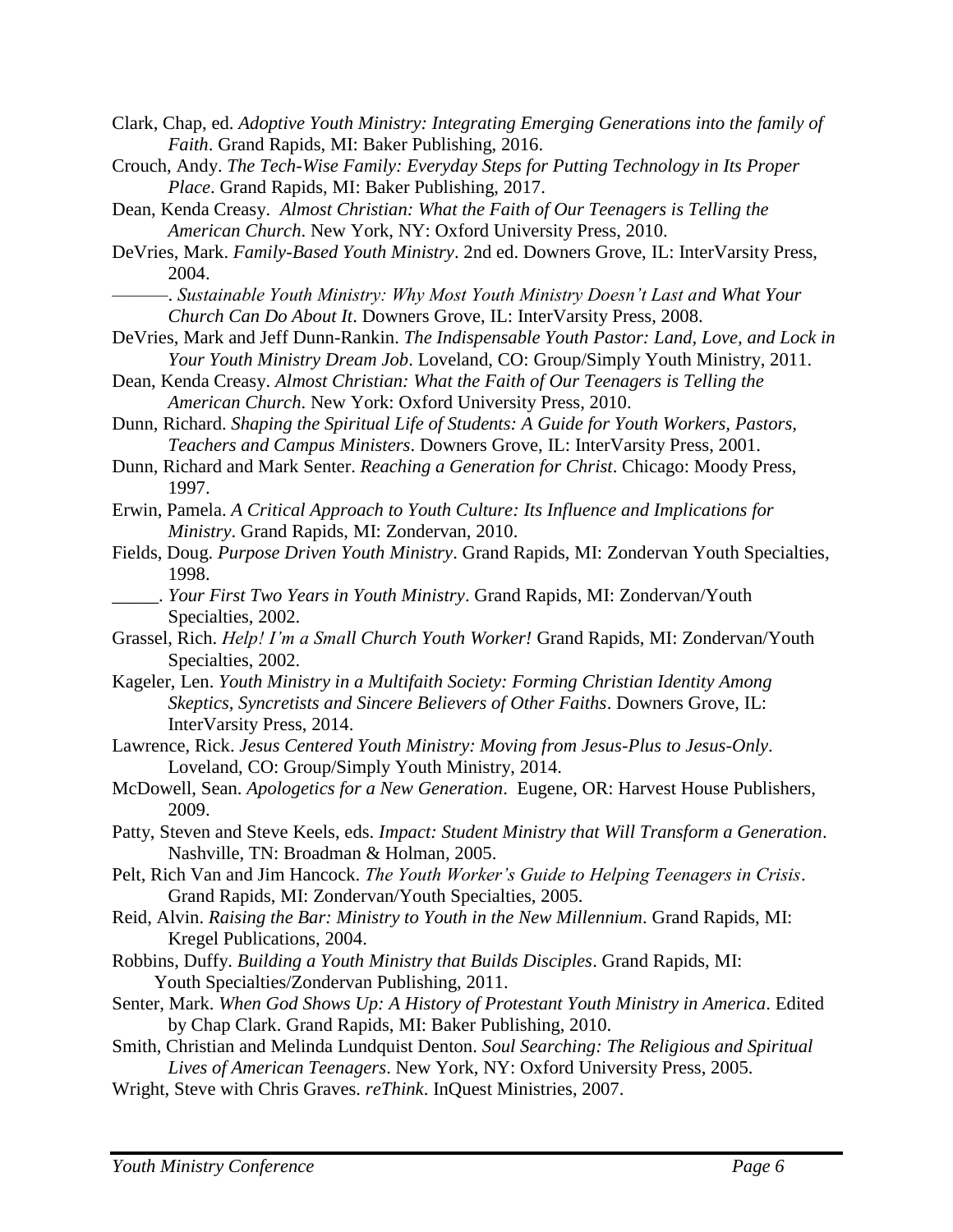Yaconelli, Mike. *The Core Realities of Youth Ministry: Nine Biblical Principles that Mark Healthy Youth Ministries.* Grand Rapids, MI: Zondervan/Youth Specialties, 2004.